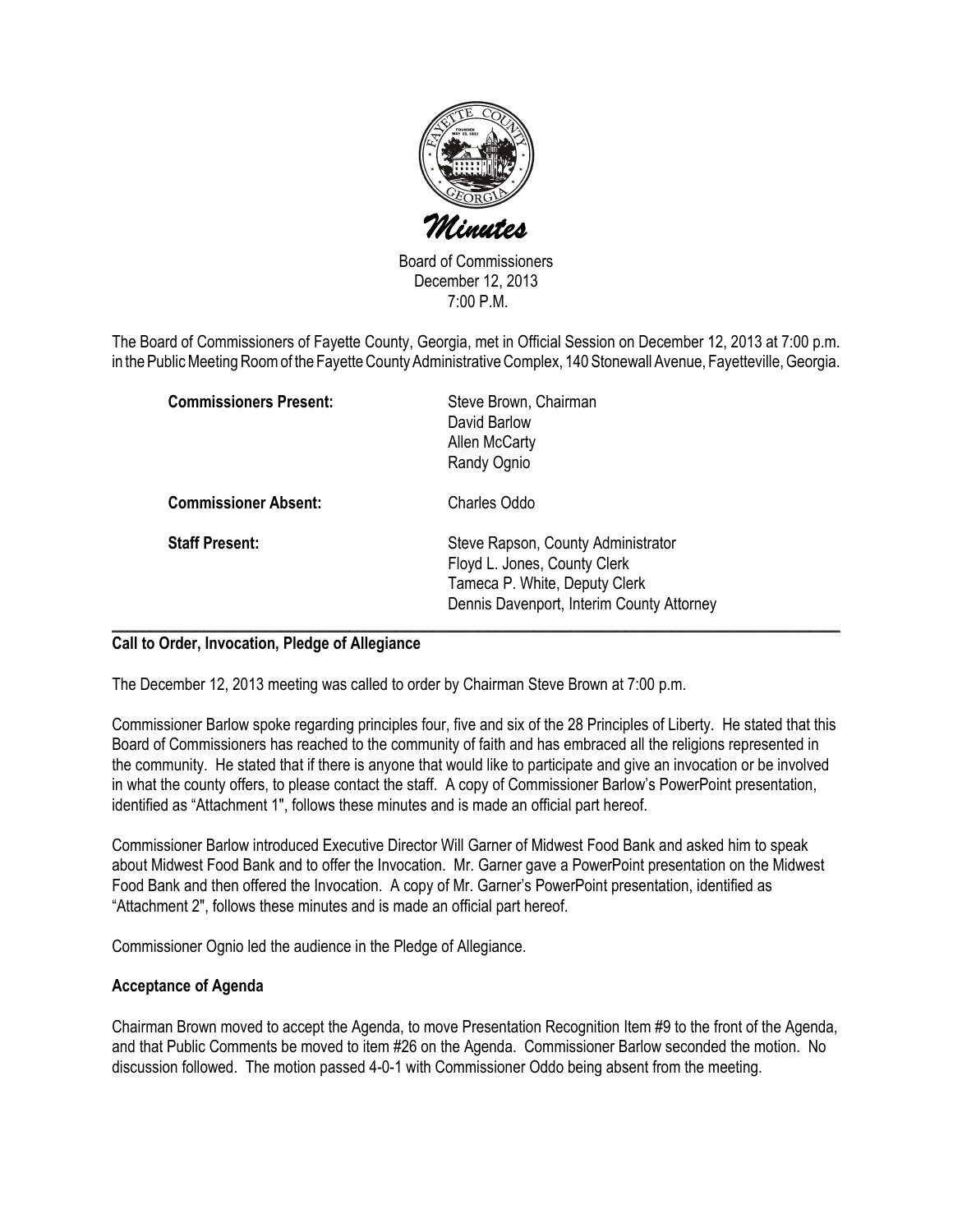## PRESENTATION / RECOGNITION:

## 1. Proclamation of Appreciation of Coweta County Chairman Bob Blackburn's Leadership.

Chairman Brown presented Coweta County Chairman Bob Blackburn with a Proclamation of Appreciation. Mr. Blackburn, his son, Matt and his wife came forth to receive the proclamation. Chairman Brown commented on the friendship that has been extended from Chairman Blackburn in a neighboring county. He then read the proclamation into the record.

Chairman Blackburn thanked the Chairman for the proclamation, said it was a pleasure to work with Fayette County's Commissioners, and said that he appreciated that the Commissioners include God and the United States Constitution in every meeting. He said the Fayette County Board was always doing what was best for the citizens, and that the efforts create a strong bond with the citizens as well as with Coweta County. He said it was a pleasure to work with Fayette County and it was important for both counties to carry on this new relationship. He also saluted the Fayette County Board for all the positive, forward motion that is happening in Fayette County. He stated that Coweta County would issue a proclamation for B'nai Israel at its next meeting, and that "we all realize we are all brothers in sisters in the eyes of the Lord." He accepted the proclamation while crediting his fellow commissioners and both Counties hard-working staff. Copies of the request and proclamation, identified as "Attachment 3", follow these minutes and are made an official part hereof.

# 2. Recognition of Ms. Hannah Newton of McIntosh High School for County Pitcher of the Year.

Mr. Christopher Dunn with Fayette County News came forth to assist with presentations. He stated that the County Pitcher of the Year is Ms. Hannah Newton from McIntosh High School. He stated that Hannah racked up ten wins, 143 strike-outs, six shutouts, two no-hitters and one perfect game and batted .382, with six doubles and 14 RBI's. Copies of the request and recognition, identified as "Attachment 4", follow these minutes and are made an official part hereof.

## 3. Recognition of Ms. Kimberly Perkins of Whitewater High School for County Batter of the Year.

Mr. Christopher Dunn with Fayette County News stated that Ms. Kimberly Perkins is County Batter of the Year and she is from Whitewater High School. He stated that she batted .506, with 11 doubles, six home runs, and 50 RBI's for the Wildcats. Copies of the request and recognition, identified as "Attachment 5"', follow these minutes and are made an official part hereof.

# 4. Recognition of the Fayette County 2013 All-County Volleyball Team.

Mr. Christopher Dunn with Fayette County News recognized the members of the Fayette County 2013 All-County Volleyball Team. He individually recognized the players for the 1<sup>st</sup> Team and the 2<sup>nd</sup> Team, and he introduced the honorable mentioned players.

# Honorable Mentioned All-County Team:

Autumn Martin (Sandy Creek High School); Olivia Krug (Starrs Mill High School); Sam Wagner (Fayette County High School): Casey Grant (Our Lady of Mercy); Alyssa Sack (Starrs Mill High School); Taylor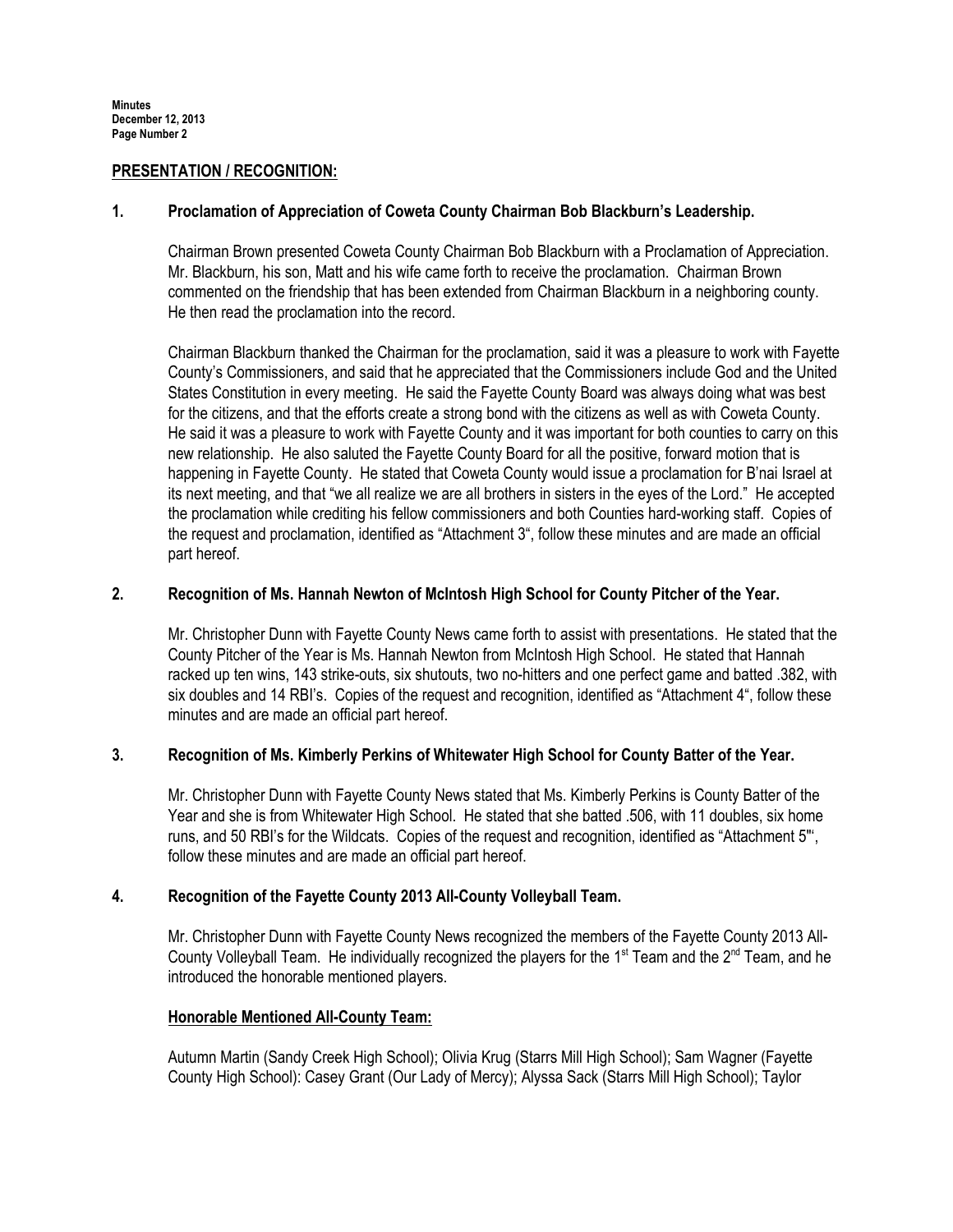> Dunham (Fayette County High School); Rachel Barfield (Our Lady of Mercy); Maha Rasian (Sandy Creek High School); Cate Patterson (Starrs Mill High School) and Angelica Webb (Whitewater High School).

## All-County Second Team:

Dariah Powell (Sandy Creek High School); Laura Phillipp (Whitewater High School); Nikki Resler (Starrs Mill High School); Miara Bryant (McIntosh High School); Abbie Duke (McIntosh High School); Kyndall Wilson (Sandy Creek High School); Rachel Moore (Starrs Mill High School); Dana Whitis (Starrs Mill High School); Julianna Bright (Sandy Creek High School) and Eden Aanstoos (Stars Mill High School).

# All-County Volleyball Team:

Abbi Schelkopf (McIntosh High School); Rhana Mitchell (McIntosh High School); Charlotte Hughes (Whitewater High School); Sydney Wilson (Sandy Creek High School); Diana Enriquez (Starrs Mill High School); Mollie Michel (McIntosh High School); Rheagan Mitchell (McIntosh High School); Alexis Broadwater (Sandy Creek High School); Kate Steele (Whitewater High School) and Kassandra Robert (McIntosh High School).

Mr. Dunn and the Board then recognized Ms. Mollie Michel of McIntosh High School as the Player of the Year and Ms. Wendy Weaver of McIntosh High School as the Coach of the Year. Coach Weaver said the team had an outstanding season. She said the team had six seniors, three of which have already signed college scholarships. She added that the team started the season ranked as Number One, never dropped the position, and ended as Number One. A copy of the request, identified as "Attachment 6", follows these minutes and is made an official part hereof.

# 5. Recognition of Inman and Oak Grove Elementary Schools for being among the 78 highest performing Title I Schools in the State of Georgia.

Commissioner McCarty read a proclamation recognizing both Inman and Oak Grove Elementary Schools for being among the 78 highest performing Title I Schools in the State of Georgia. Principal Louis Robinson, Assistant Principal Crestina Granese, and Title I Liaison/ Pre-K Teacher Debbie Fannin from Inman Elementary School, and Principal Bonnie Hancock of Oak Grove Elementary School were on hand to receive the reward. Copies of the request and the recognitions, identified as "Attachment 7", follow these minutes and are made an official part hereof.

# 6. Recognition of Division Chief and Emergency Management Director Pete Nelms of Fayette County's Public Safety Division for his work in meeting the incentive standards outlined in the Georgia Emergency Management Agency-Homeland Security Federal-State-Local Disaster Match Policy.

Fayette County Fire Chief David Scarbrough publically recognized Division Chief and Emergency Management Director Pete Nelms for his work in meeting the incentive standards outlined in the Georgia Emergency Management Agency- Homeland Security Federal-State-Local Disaster Match Policy, and the Board presented Chief Nelms with a Certificate of Appreciation. Chief Scarbrough told of Chief Nelms' career with Fayette County, and of all his work and effort in helping Fayette County meet the incentive standards. He said meeting the standards helped the County in its overall preparedness to respond to and recover from an emergency. Chief Scarbrough stated that Chief Nelms has contributed to securing more than \$8 million in grant funds, including Station #1, the soon to be constructed Emergency Operations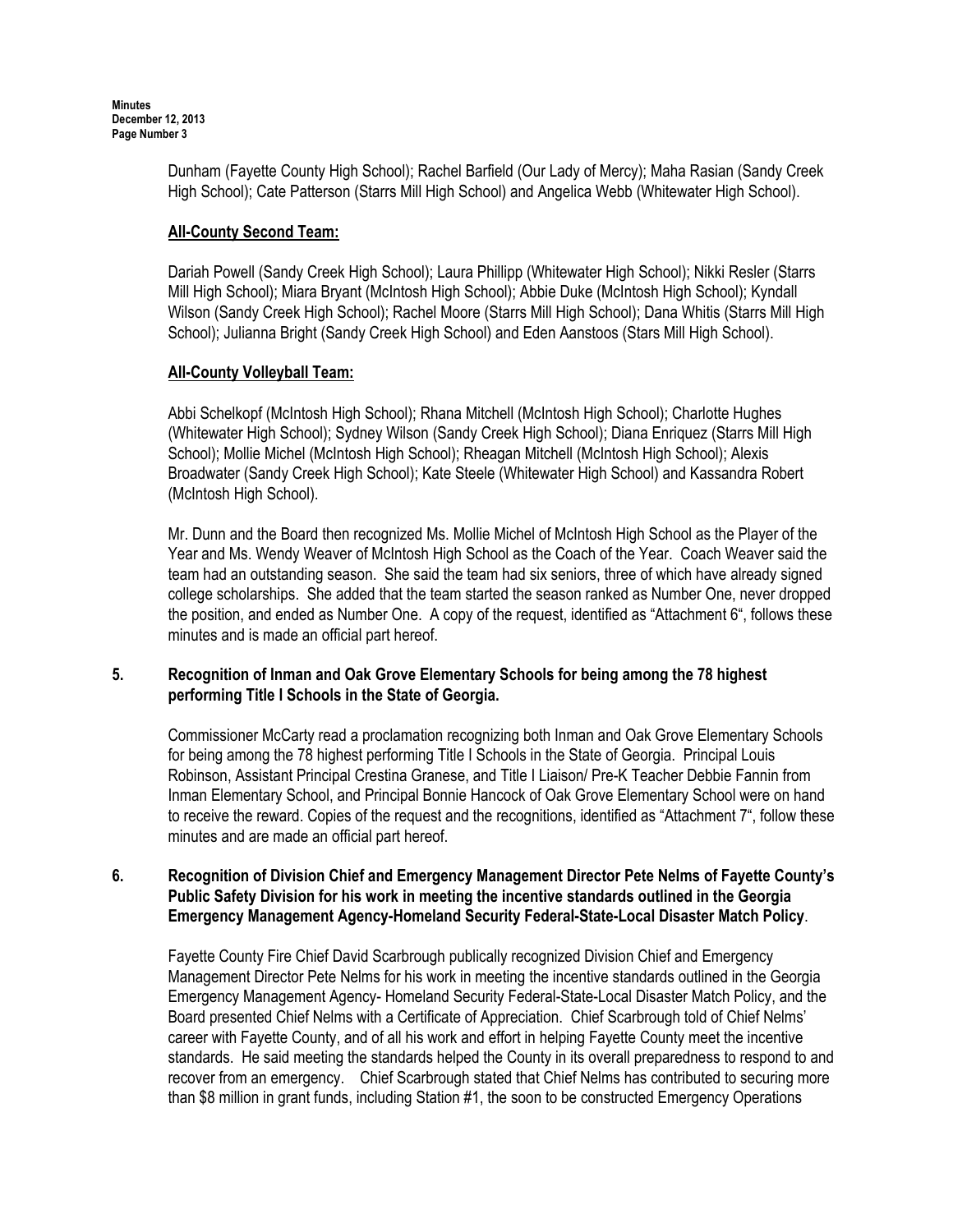Center, the siren warning systems, mitigation buyouts, breathing apparatuses, and other equipment over his career. He thanked Chief Nelms on a job well done.

Chairman Brown said he was on the Citizen's Committee for the Georgia Department of Emergency Management, that he met many people in the GEMA Division including GEMA Director Charlie English, and he said they all know Pete's name. Chairman Brown said Chief Nelms is renowned in GEMA, that he is known by all, and when opportunities become available, they know to contact him. He said Chief Nelms has saved the County more money from being extracted out of the Fire and Emergency services budgets for facilities and vital equipment that are needed to protect citizens every day. He spoke about how consuming a grant application can be with endless paperwork, that the effort is daunting, and that Chief Nelms has the incredible tenacity and the willpower to get through the process, and that he does it well. Copies of the request and proclamation, identified as "Attachment 8", follow these minutes and are made an official part hereof.

# 7. Shop Fayette County for the Holidays.

Commissioner Barlow read a proclamation calling on all citizens to "Shop Fayette County for the Holidays" through the months of December 2013 and January 2014. Copies of the request and proclamation, identified as "Attachment 9", follow these minutes and are made an official part hereof.

# 8. Recognition and rewarding of the County Department who won Fayette County's Annual Door Decorating Contest.

County Administrator Steve Rapson informed the Board that the E-911 Communications Department won first place in Fayette County's Annual Door Decorating Contest and he presented E-911 Director Cheryl Rogers and her staff with the first-place trophy. He also informed the Board that the Environmental Management Department took second place in the contest and he presented Environmental Management Director Vanessa Birrell with a second-place award. A copy of the request, identified as "Attachment 10", follows these minutes and is made an official part hereof.

# 9. Proclamation honoring Fayette County couples who are celebrating their milestone Wedding Anniversaries.

Chairman Brown and the Board recognized and read into the record a proclamation recognizing Mr. and Mrs. Jim and Linda Robinson who were celebrating their  $50<sup>th</sup>$  year anniversary. He informed the audience that Mr. and Mrs. Robinson who were married fifty years earlier on October 24. He stated they met in the fifth grade when they were students at Forest Park Elementary School, and they later attended Forest Park High School together. Chairman Brown stated that the Robinson's were joined in Holy Matrimony at the First Baptist Church of Conley, Georgia, they have been blessed with two children, Allen and Janet, and they have five grandchildren. When asked if he had any advice to give for a lasting marriage, Mr. Robinson said to remember the words: "Yes, Dear," and "You're right, dear." Mr. Robinson added that it takes a lot of patience, determination, and love to make a marriage last. A copy of the Proclamation recognizing the Robinson's 50<sup>th</sup> Wedding Anniversary, identified as "Attachment 11", follows these minutes and is made an official part hereof.

Chairman Brown also read into the record a proclamation recognizing Mr. and Mrs. Bogus and Jewelean Miller for their  $50<sup>th</sup>$  year anniversary. Mr. and Mrs. Miller were not present for the meeting. Chairman Brown stated that the Miller's have a son, Jason Miller, and they live in Fayette County and are members of the Olivet Baptist Church in Fayetteville. A copy of the Proclamation recognizing the  $50<sup>th</sup>$  Wedding Anniversary, identified as "Attachment 12", follows these minutes and is made an official part hereof.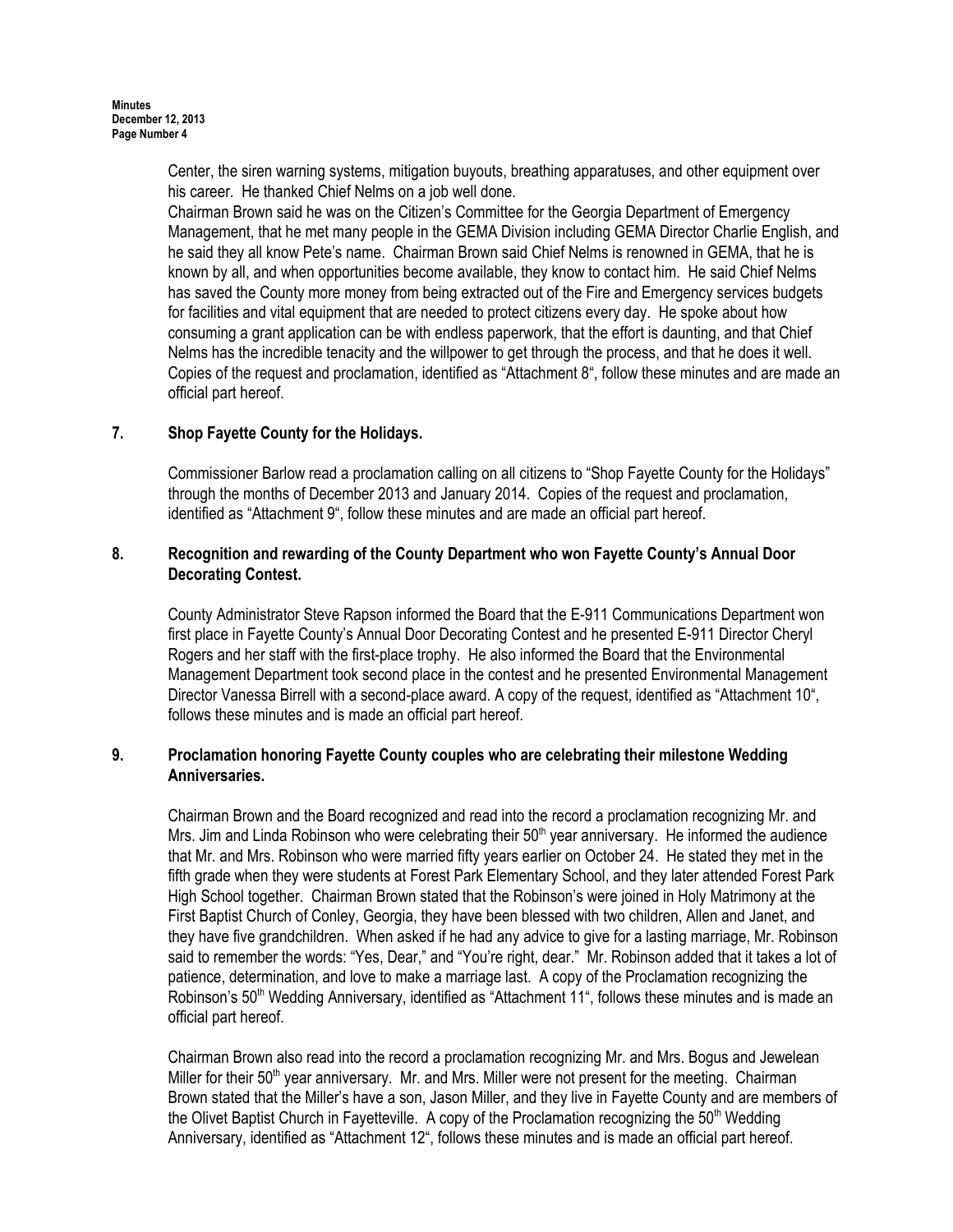Copies of the request and master recognition, identified as "Attachment 13", follow these minutes and are made an official part hereof.

## PUBLIC HEARING:

10. Consideration of Petition No. 1231-13, 92 Oaks, LLC., Benjamin L. Autrey, Owner, and Joseph L. Robinson, Agent, request to rezone property from EST Estate Residential District and A-R Agriculture-Residential to A-R Agriculture-Residential to develop six (6) residential lots and of RDP-011-13 to revise the Development Plan for Rezoning Petition 1158-05.

Community Development Director Pete Frisina read the Introduction to Public Records into the record. A copy of the Introduction to Public Records, identified as "Attachment 14", follows these minutes and is made an official part hereof.

Mr. Joseph Robinson, representing 92 Oaks, LLC, spoke in favor of Petition No. 1231-13. He said he was the engineer involved in the original rezoning to EST, that this request was to rezone 217 acres of undeveloped land in south Fayette County. He said the property is zoned as two zonings on the property and that 4.79 acres in the northwest corner was excluded from the original petition. He explained that the developer who is developing Chantilly Subdivision owned a parcel of land on Highway 92, and that the developer wanted to join those two parcels together. Mr. Robinson said that the economic downturn prevented him from joining the property. He said if this petition was approved, then there would be one zoning combined into the property and that a unique thing would occur by going from a high-density property to a low-density property. He thought this petition would be a good thing for the county and for the neighbors in south Fayette County since it would prevent the potential of thirty-one lots and would instead decrease the number of potential lots to six with the smallest lot being 11.34 acres.

No one else spoke in favor of or in opposition to the petition.

Mr. Frisina pointed out that there were really two petitions under consideration. The first petition was to rezone property and the other petition was to revise the Development Plan from the original rezoning. He added that staff wanted to deem the portion of the Development Plan as void so it will not pertain to the property under consideration anymore. He said the reason to deem that portion of the Development Plan as void was because there are two subdivisions with the top subdivision already being developed. He said staff wanted to clean the slate saying it would not be applicable to the property anymore. Discussion followed on how to properly make the motions.

Commissioner Barlow pointed out that the Planning Commission voted unanimously to approve the petition, and he added that Chairman Gilbert stated that it in his 25-years of being on the Planning Commission that this was only the second time he had seen a property revert back to A-R. Commissioner Barlow agreed that this request put the petition in a rather unique category.

Chairman Brown moved to approve Petition No. 1231-13, 92 Oaks, LLC. request to rezone property from EST Estate Residential District and A-R Agricultural-Residential to A-R Agriculture-Residential to develop six residential lots. Commissioner McCarty seconded the motion. No discussion followed. The motion passed 4-0-1 with Commissioner Oddo being absent from the meeting.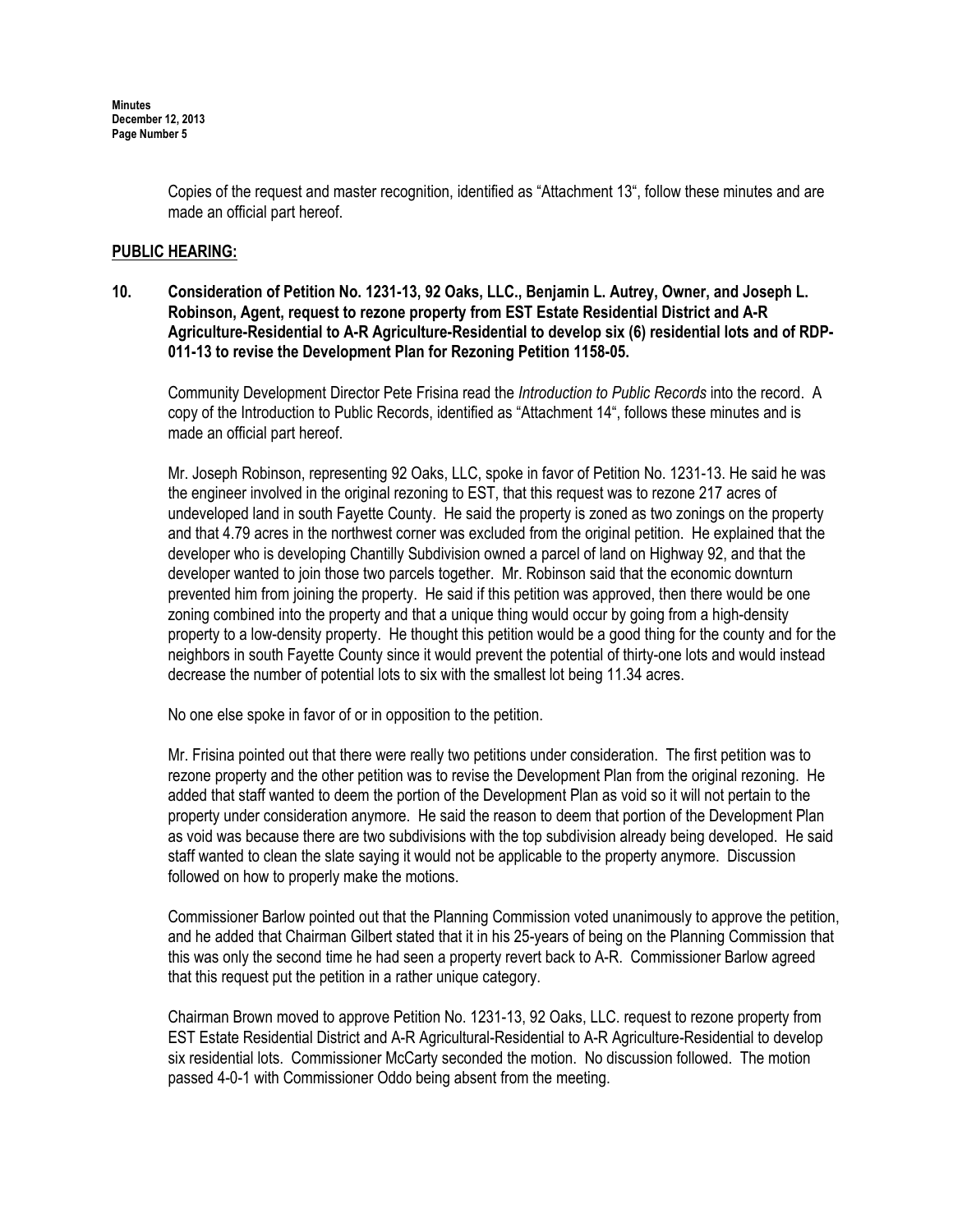Chairman Brown moved to approve RDP-011-13 to revise the Development Plan for Rezoning Petition 1158-05, essentially voiding the Residential Development Plan on that portion of the property. Commissioner Barlow seconded the motion. No discussion followed. The motion passed 4-0-1 with Commissioner Oddo being absent from the meeting. Copies of the request, Ordinance 1231-13, and Resolution 1231-13, identified as "Attachment 15", follow these minutes and are made an official part hereof.

Gene Adams: Just prior to Public Comment, which took place later in the meeting, Mr. Gene Adams said he lived fairly close to Mr. Bob Craft's property. He stated that Mr. Craft had spent a lot of time trying to get the zoning for the property to be changed to A-R, and that tonight that he saw it happen.

Chairman Brown stated that Mr. Craft recently passed away, but he was sure that Mr. Craft was looking down and smiling.

# PUBLIC COMMENT:

Attorney Scott Bennett: Attorney Scott Bennett, who works in Peachtree City, stated that he came to the meeting to shed some light on a matter that he thought the public should know about, namely, the recent events surrounding the termination of Mr. Russell Prince who is both his client and his friend. Mr. Bennett then spoke on the matter of Mr. Prince's termination and of circumstances of the termination. He stated that Mr. Prince should be reinstated to his employment with Fayette County, that he would be filing an appeal and a request for review. He stated that if Mr. Prince was not reinstated, then he had a right for a review panel from three department heads. He stated that if the review panel did not work, then the issue may end up in Superior Court. He told the Board that it had a good employee who has worked hard, who accepted a demotion since he did not want to make waves, who put his head down and did his job by doing exactly what he was asked to do, and who was fired for doing his job. He asked the Board to do the right thing by not making this issue go to litigation, and to do what is right by its employees. He asked the Board to let its employees know that if they do their job then the Board has their back. He asked the Board to think about this situation, to pray about it, and to do what is right by Russell Prince and its employees.

Vasana Smith: Ms. Vasana Smith publically announced that on December 18, 2013 from 11:00 a.m. until 12:30 p.m., there will be a Grand Opening for the Southeast Regional Veterans Vocational Training Center. Ms. Smith spoke about the Training Center and how it came about and its purpose.

Bob Ross: Mr. Bob Ross first thanked Community Development Director Pete Frisina who has helped work in the Fayette Visioning Project. He then stated that public officials need protections, both legally and otherwise, for carrying out their official duties, but not for actions of a personal nature that is not involved in the administration of official duties. He added that one of the most cherished rights is the right to vote for those who lead, tax, and make rules that must be obeyed, and that protecting the right to vote is the strongest responsibilities there are. He explained that Elections Boards are created to ensure fair and accurate votes, and that the Fayette County Election Board is made up of three appointed persons: one from the Democratic Party, one from the Republican Party, and one appointed by the Board of Commissioners. Mr. Ross informed the Board that the Republican Party's representative is Ms. Marilyn Watts. He reported that in March 2013 the Fayette County Republican Party held elections for officers, and that Ms. Watts supported a slate that did not prevail by a wide margin. He stated that shortly after the election, Ms. Watts was a signatory to a petition to invalidate the election that her side lost, and allegations were made that members wore T-shirts that intimidated people so that the election was skewed–even though the election was done through secret ballot. Mr. Ross said the petition was heard according to the party's rules and found to be without merit, and that the petitioners exercised their right to appeal the decision–which was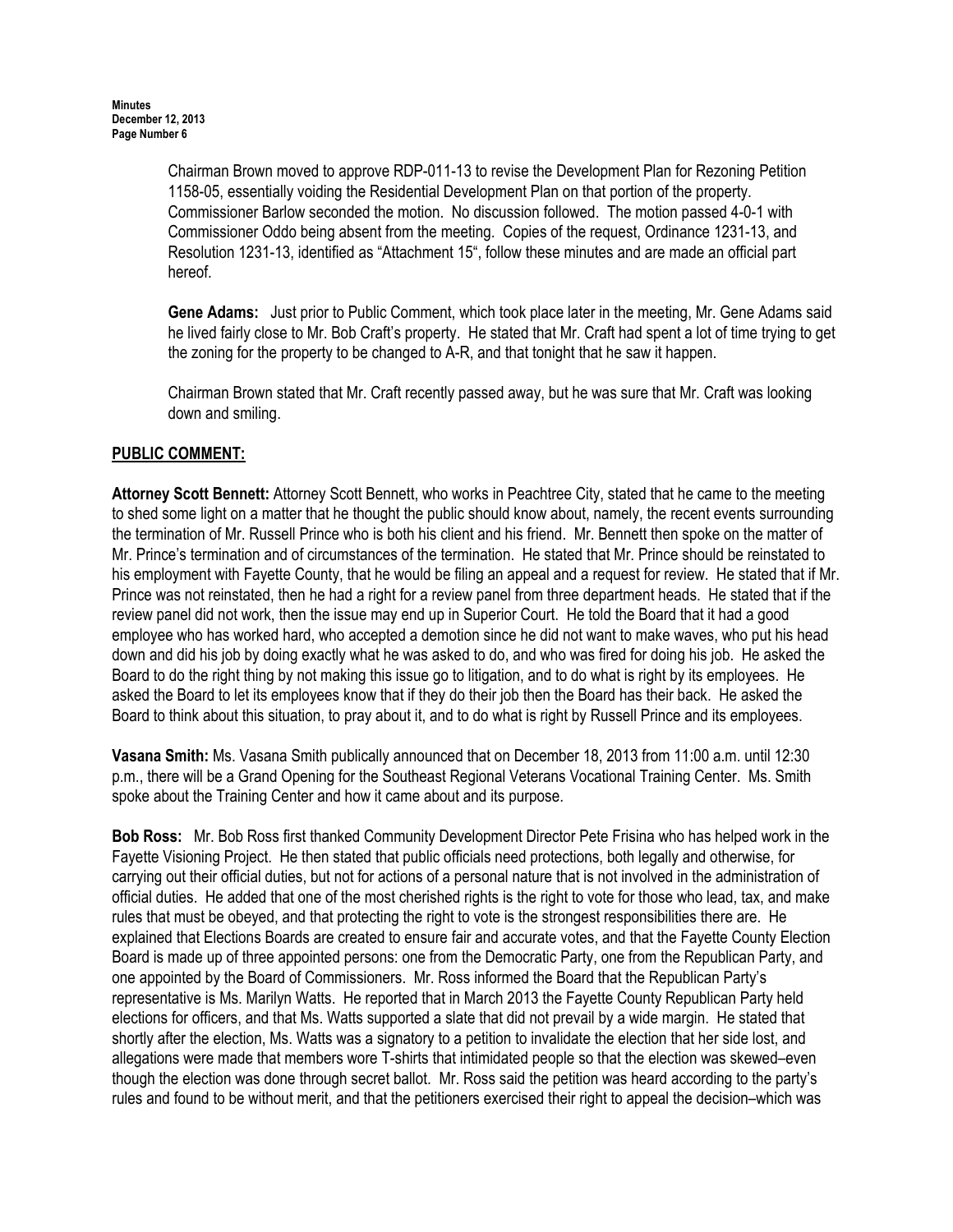subsequently denied. He told the Board that Republican Party had to reassess whether or not Ms. Watts was serving the best interests of the party, decided to withdraw her as its representative on the Elections Board, and filed an action in the courts. Mr. Ross said it was his understanding that Ms. Watts had asked the Board of Commissioners for funds to defend her. He stated that nothing that she did with respect to her efforts with the petition had anything to do with her service on the Board of Elections. He suggested that precedence had been set in this matter and he referred to a former County Commissioner who paid for his own defense for actions done outside of his official capacity. He referred to a current County Commissioner who was brought before the Fayette County Ethics Board for actions stemming from his official duty, and that the current Commissioner had asked for funds in his defense. Mr. Ross also referred to Cherokee County Board of Education member Kelly Marlow, and he said her request for public funds to defend against an ethics charge was also denied. Mr. Ross concluded that this issue boils down to whether or not a person was working in the administration of their office, and that Ms. Watt's actions were not in the administration of her duties as a member of the Board of Elections. He stated that this issue had gone to court for a decision, but he did not see where there was any rationale for taxpayers to defray any expenses to help in Mr. Watts' defense.

# CONSENT AGENDA:

Commissioner Barlow moved to approve the Consent Agenda. Commissioner Ognio seconded the motion. No discussion followed. The motion passed 4-0-1 with Commissioner Oddo being absent from the meeting.

- 11. Approval of the County Clerk's request to adopt the 2014 County Commission Meeting Schedule. A copy of the request, identified as "Attachment 16", follows these minutes and is made an official part hereof.
- 12. Approval to register with the Commodities Futures Trading Commission (CFTC) and receive an Interim Compliance Identifier (CICI); execute the proposed Credit Support Annex; execute the proposed Bilateral Dodd-Frank (DF) Agreement and adopt the model resolution to conform to the provisions of the Dodd-Frank Act. Copies of the request, Bilateral Dodd-Frank Agreement, and model resolution, identified as "Attachment 17", follow these minutes and are made an official part hereof.
- 13. Approval of staff's recommendation to declare one Fire Apparatus as unserviceable and to sell the asset utilizing the GovDeals internet website, and for all proceeds to be returned to the Fire "Vehicle Replacement" fund. A copy of the request, identified as "Attachment 18", follows these minutes and is made an official part hereof.
- 14. Approval of the proposed 2014 Local Maintenance & Improvement Grant (LMIG) project list for unincorporated Fayette County and authorization for the Chairman to sign the LMIG Application and related documents. Copies of the request and 2014 Local Maintenance and Improvement Grant application, identified as "Attachment 19", follow these minutes and are made an official part hereof.
- 15. Approval of staff's request to adopt the Georgia Department of Transportation's Local State Route Acceptance Resolution and Contract for Maintenance of Highways Numbered 3609M for the proposed widening of State Route 54 (GDOT PI No. 721440). Copies of the request, resolution, and contract, identified as "Attachment 20", follow these minutes and are made an official part hereof.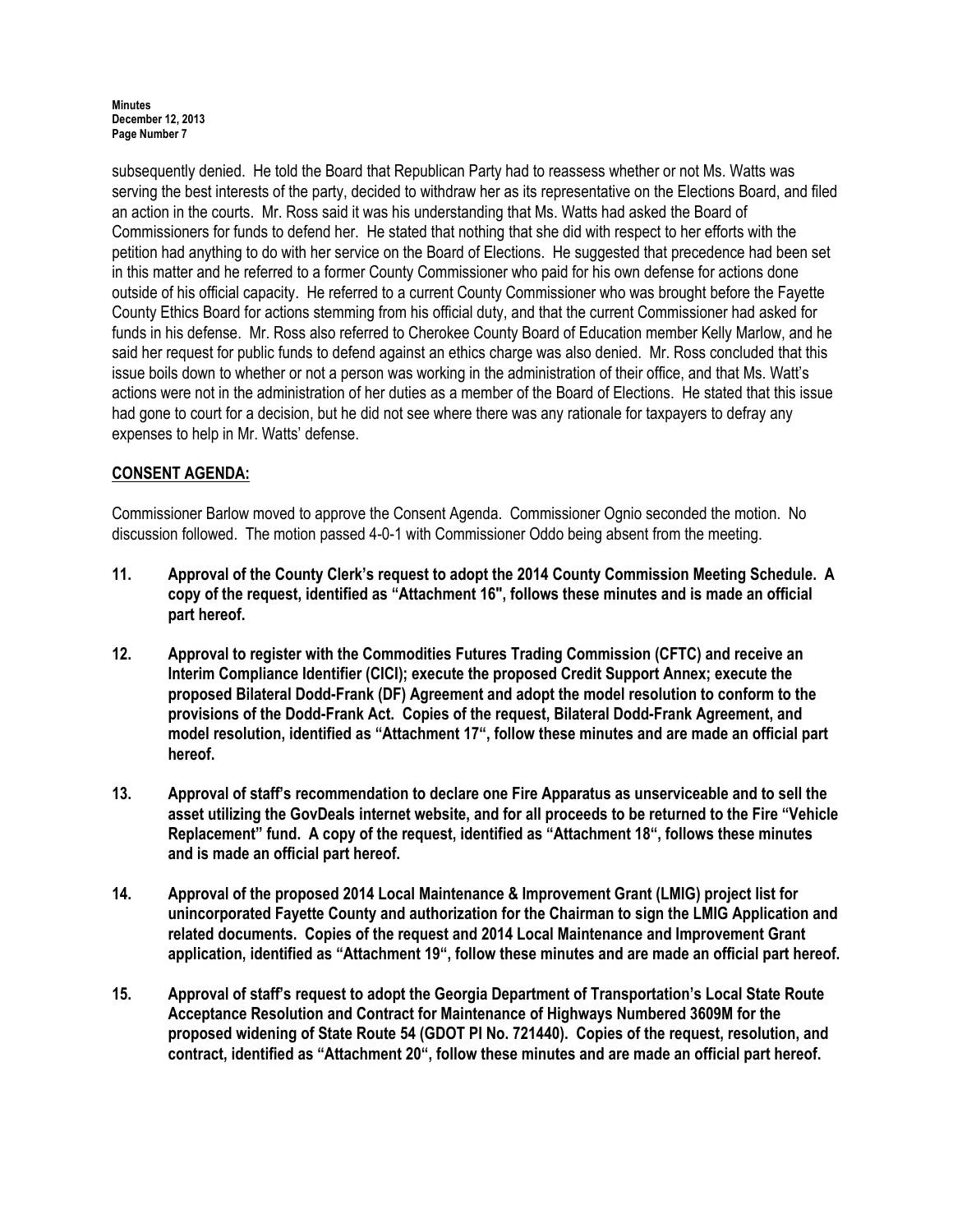- 16. Approval of staff's recommendation to increase the NTE (not-to-exceed) award an additional \$50,000 for an aggregate amount not to exceed \$200,000.00. A copy of the request, identified as "Attachment 21", follows these minutes and is made an official part hereof.
- 17. Approval of staff's recommendation to extend annual bid #861 for course aggregate with Hanson's Aggregates of Tyrone as the source for virgin aggregate and with Stephens Rock & Dirt, Inc., in an aggregate amount not to exceed \$270,672.00, for the purchase of recycled material for calendar year 2014. A copy of the request, identified as "Attachment 22", follows these minutes and is made an official part hereof.
- 18. Approval of staff's recommendation to extend annual Bid # 872 to E.R. Snell Contracting of Tyrone, in an amount not to exceed \$1,598,736.00, for the purchase of asphalt for the 2014 calendar year. A copy of the request, identified as "Attachment 23", follows these minutes and is made an official part hereof.
- 19. Approval of staff's recommendation to award annual bid #895 to Con South, Inc. as the primary vendor and to Faultless Business Center as the secondary vendor, in an amount not to exceed \$280,916.00, for dump truck services for calendar year 2014. A copy of the request, identified as "Attachment 24", follows these minutes and is made an official part hereof.
- 20. Approval of the disposition of tax refunds as recommended by the Tax Assessor's Office. A copy of the request, identified as "Attachment 25", follows these minutes and is made an official part hereof.
- 21. Approval of the Water Committee's recommendation to donate a \$900.00 water meter to the Veteran's Memorial at Patriots Park on behalf of all Veterans, conditioned upon the City of Fayetteville or the responsible party signing a service agreement to pay the ongoing monthly bills. A copy of the request, identified as "Attachment 26", follows these minutes and is made an official part hereof.
- 22. Approval of the November 14, 2013 Board of Commissioners Meeting Minutes.

Chairman Brown noted that a new copy of the November 14, 2013 Board of Commissioners Meeting Minutes was on the dais for consideration. He noted that there were minor changes to the minutes, but he pointed out that on Page 4, Item 4 that the names of the couple celebrating their 50<sup>th</sup> Wedding anniversary were added. He also pointed out that on Page 17; Item 21 that language was added in the last paragraph, changing the sentence to read: He said he did not have a real problem with Ms. Sandwich's request and he thought the rural boundary at State Route 74 and State Route 85 would make a great line of demarcation. Chairman Brown added that there were some other changes by adding modifiers.

# OLD BUSINESS:

There were no Old Business Agenda Items.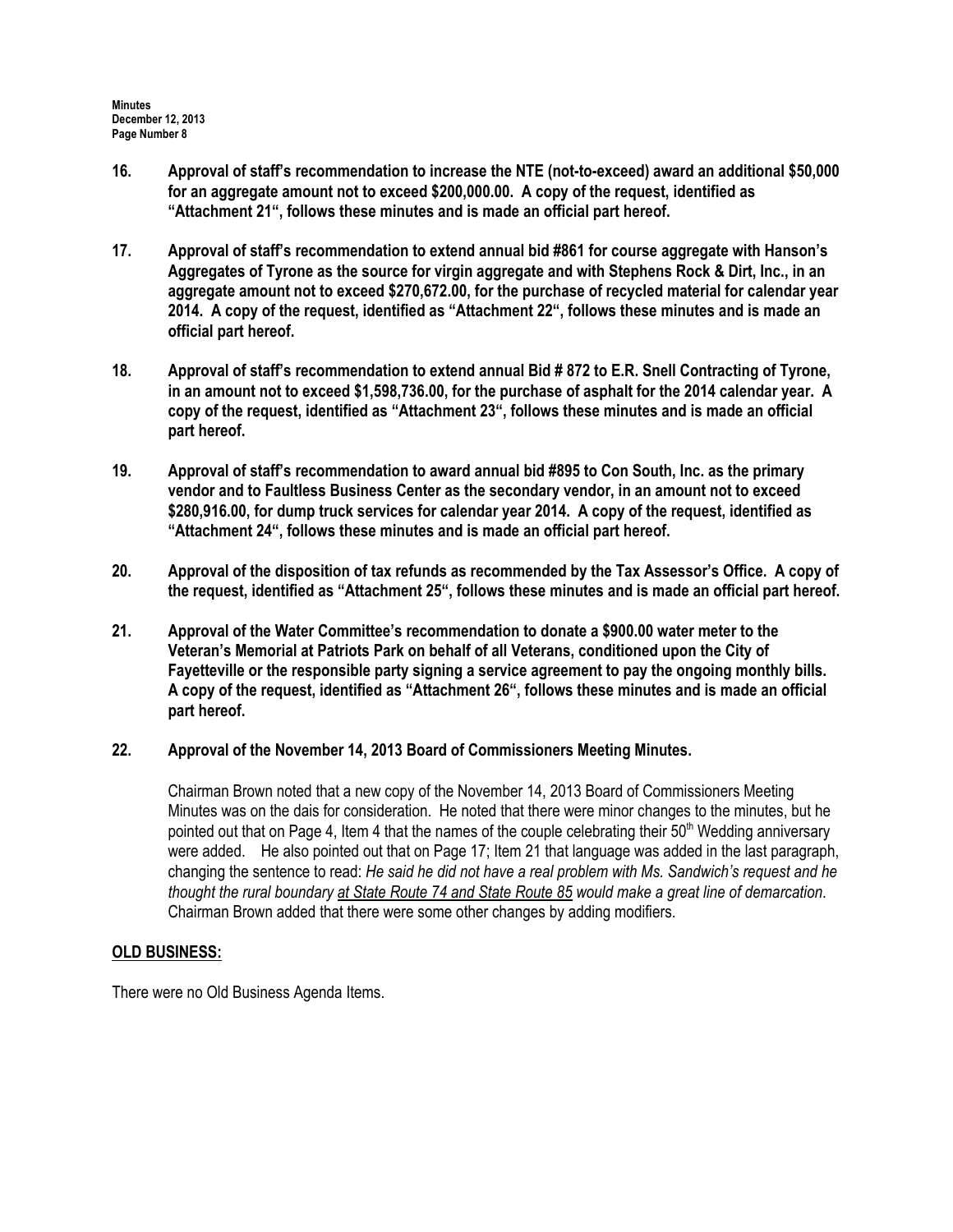### NEW BUSINESS:

23. Approval of District Attorney request to have certain employees reclassified from state employees to employees of Fayette County; and County Attorney with the District Attorney to draft an IGA (Intergovernmental Agreement) outlining the terms; and authorization for the County Manager to sign final IGA related to this reclassification of employees.

County Administrator Steve Rapson informed the Board that the Fayette County District Attorney wished to contract an Intergovernmental Agreement with Fayette County so that the County could have his employees treated as county employees. He said that as Constitutional Officers they can make that election. Mr. Rapson said that the County would have had the Intergovernmental Agreement prior to the meeting, but between the county's Interim County Attorney and twenty other attorneys it appeared that it would take some time to get the agreement to the Board. He asked for approval for the Intergovernmental Agreement to be drafted once he and Interim County Attorney Dennis Davenport are okay with the draft. He said the District Attorney would like to expedite this agreement as quickly as possible primarily because of the significant savings that the District Attorney would reap by having his employees as county employees instead of state employees.

Commissioner Ognio asked if the District Attorney would pay all costs through the Intergovernmental Agreement. Mr. Rapson said that the Fayette County currently provides just over \$324,000.00 as a contribution to the District Attorney, and if the County conceded that then the District Attorney would actually pay the County; otherwise, the County would simply reduce that allocation to the District Attorney proportionally to the cost of the employees and their benefits. Commissioner Ognio asked if the agreement meant the County would pay less money. Mr. Rapson replied that when healthcare costs and full medical costs are compared there is about a 30% "delta" between what they pay to the state versus what the county has with the same comparable benefits. He said staff had actually done an analysis looking at their medical and retirement plans, and that the County would walk everyone through the same on-boarding process that a brand-new employee would have with the County so that, ultimately, the employee makes the election on whether they want to leave the state retirement and healthcare plan and come to the County or not, and then the District Attorney would make those County employees under his direction.

Commissioner Barlow moved to approve the District Attorney's request to have certain employees reclassified from state employees to employees of Fayette County; and for the County Attorney with the District Attorney to draft an IGA (Intergovernmental Agreement) outlining the terms, and for authorization for the County Manager to sign final IGA related to this reclassification of employees. Commissioner McCarty seconded the motion. No discussion followed. The motion passed 4-0-1 with Commissioner Oddo being absent from the meeting. Copies of the request and Intergovernmental Agreement, identified as "Attachment 27", follow these minutes and are made an official part hereof.

# 24. Consideration of staff's recommendation to appoint Pota Coston, who is currently serving as an alternate member of the Fayette County Board of Ethics, to the vacancy on the Fayette County Board of Ethics for a term beginning immediately and to expire on November 7, 2016.

Commissioner Barlow moved to approve staff's recommendation to appoint Pota Coston, who is currently serving as an alternate member of the Fayette County Board of Ethics, to the vacancy on the Fayette County Board of Ethics for a term beginning immediately and to expire on November 7, 2016 or when the Board of Ethics is reconstituted. Commissioner McCarty seconded the motion. No discussion followed.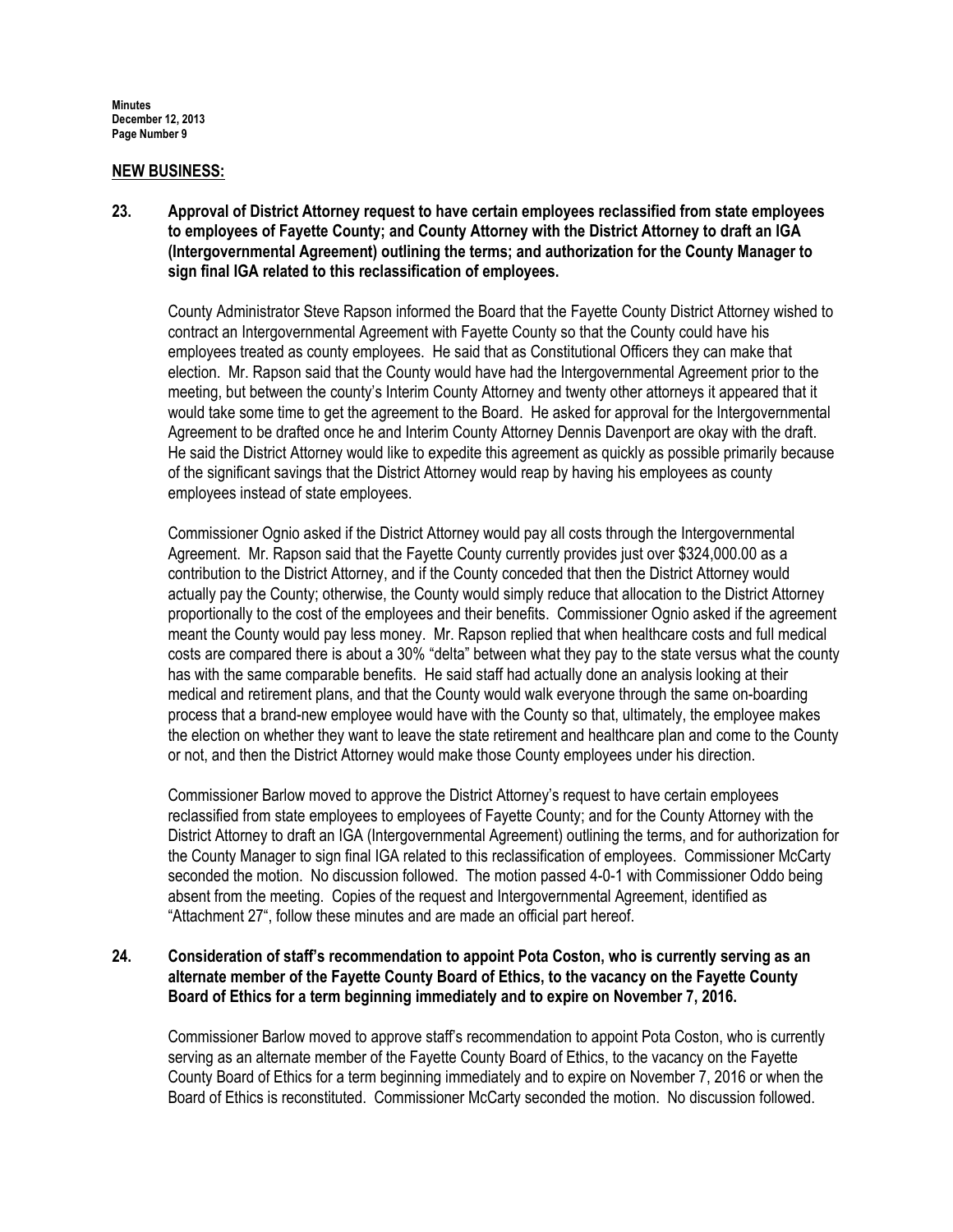The motion passed 4-0-1 with Commissioner Oddo being absent from the meeting. A copy of the request, identified as "Attachment 28", follows these minutes and is made an official part hereof.

# 25. Consideration of the Selection Committee's recommendation to reappoint Mr. Thomas Mahon and Mr. George "Larry" Blanks to the Fayette County Zoning Board of Appeals, and for each appointment to begin on January 1, 2014 and to expire on December 31, 2016.

Commissioner Ognio moved to approve the Selection Committee's recommendation to reappoint Mr. Thomas Mahon and Mr. George "Larry" Blanks to the Fayette County Zoning Board of Appeals, and for each appointment to begin on January 1, 2014 and to expire on December 31, 2016. Commissioner Barlow seconded the motion. No discussion followed. The motion passed 4-0-1 with Commissioner Oddo being absent from the meeting. A copy of the request, identified as "Attachment 29", follows these minutes and is made an official part hereof.

# 26. Consideration of the Selection Committee's recommendation to appoint Mr. Brian Haren and Mr. Bob Simmons to the Fayette County Planning Commission, and for each appointment to begin on January 1, 2014 and to expire on December 31, 2016.

Commissioner Ognio moved to approve the Selection Committee's recommendation to appoint Mr. Brian Haren and Mr. Bob Simmons to the Fayette County Planning Commission, and for each appointment to begin on January 1, 2014 and to expire on December 31, 2016. Commissioner McCarty seconded the motion. No discussion followed. The motion passed 4-0-1 with Commissioner Oddo being absent from the meeting. A copy of the request, identified as "Attachment 30", follows these minutes and is made an official part hereof.

Bob Simmons: Mr. Simmons thanked the Board for the opportunity that had been presented to him to serve on the Planning Commission. He gave Chairman Brown and Commissioner Ognio accolades for their vetting process, and he said he found out more about himself than he actually knew prior to his interview. He said he appreciated the opportunity to serve the citizens and elected officials of Fayette County.

# ADMINISTRATOR'S REPORTS:

County Closed on December 23, 2013: County Administrator Steve Rapson said that Fayette County would be closed on Monday, December 23, 2013. He said notices had been posted throughout the County, as well as on Channel 23 and the County website.

Selection Committee for the Ethics Board: County Administrator Steve Rapson asked the Chairman to form a Selection Committee for the interview and selection of alternates for the Fayette County Ethics Board. Chairman Brown appointed himself and Commissioner Barlow to the Selection Committee.

Selection Committee for the Zoning Board of Appeals: County Administrator Steve Rapson asked the Chairman to form a Selection Committee for the interview and selection of a candidate to the Zoning Board of Appeals. Chairman Brown appointed himself and Commissioner McCarty to the Selection Committee.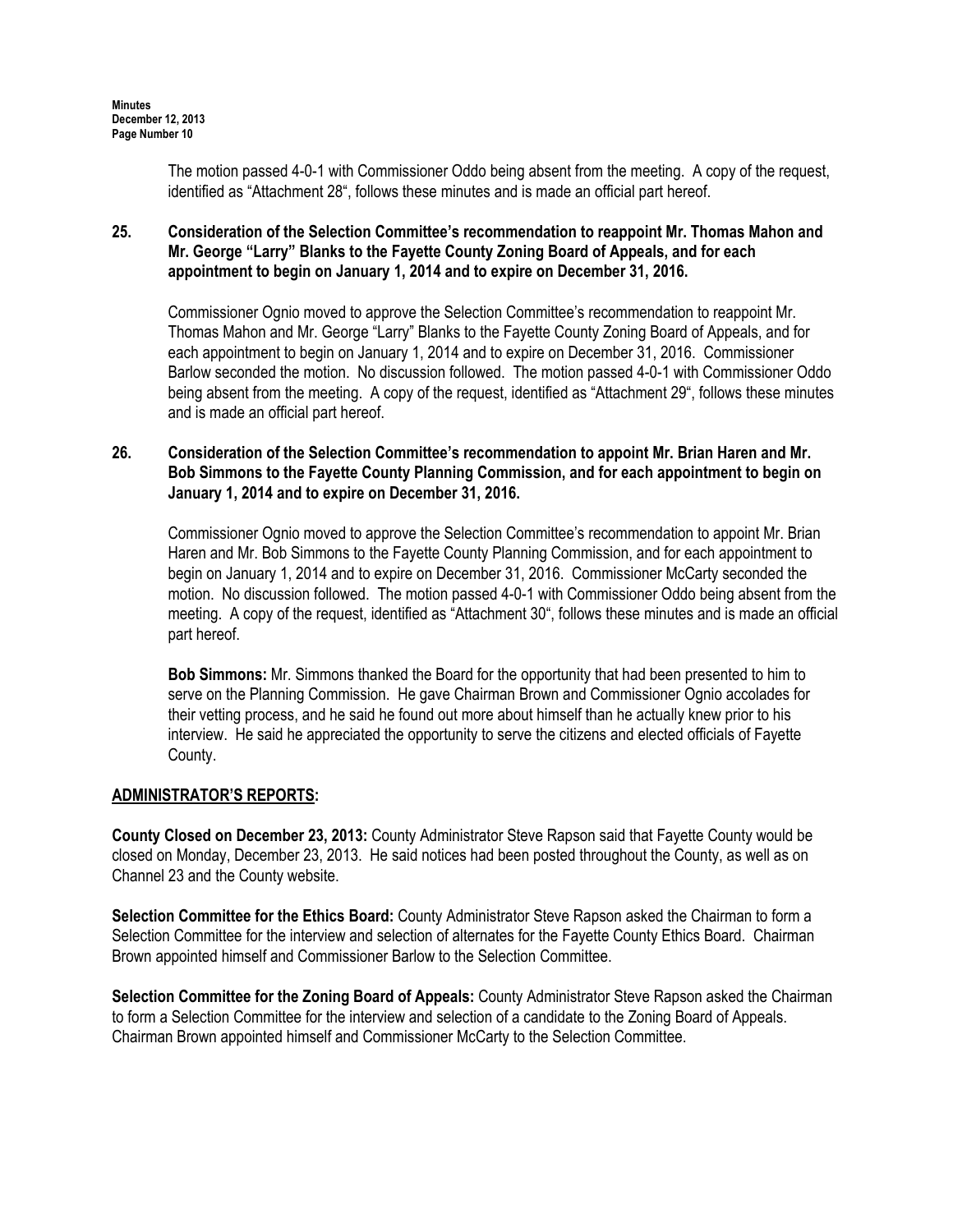Public Comments Concerning Mr. Russell Prince: County Administrator Steve Rapson stated that many troubling statements had been made concerning Mr. Russell Prince, and that he would love to go point by point in addressing each statement as presented by Mr. Bennett. The facts are Mr. Prince was terminated for cause for work on Monday, December 9, 2013. He said Mr. Prince still has rights under the appeal process, and that he may choose to exercise those rights. Mr. Rapson said that in order to protect the integrity of the appeal process, the County would not be making any comments regarding the specifics of the termination.

# ATTORNEY'S REPORTS:

Insurance Company's Reply to a Representation Request from Ms. Marilyn Watts: Interim County Attorney Dennis Davenport reminded the Board that at the November 14, 2013 Board of Commissioners meeting, the Board directed him to contact the County's insurance company since the County had received a representation request. He explained that the insurance company typically looks at these requests, does an analysis, and responds whether or not this is a covered official under the insurance policy and whether or not this type of action is insured. He reported that he received a letter from One Beacon, who is the County's insurance carrier, and that there were two things he wanted to bring to the Board's attention. He told the Board that the first question to ask is "who is insured under your policy," but that this answer alone would not answer the matter since, even if Ms. Watts is insured, the type of action is not covered because there is no request for money damages. He clarified that the decision does not negate whether or not the person is insured and could be defended under the policy–just not through the insurance money part of it. Mr. Davenport continued reporting that the insurance policy defines an insured person as anyone who is a current or previously elected or appointed official, but only for the conduct of their duties as elected or appointed officials. He said that when an insurance company does an analysis on whether or not a person is insured they also ask "Do the allegations go to the heart of something that is an official duty or responsibility," since, if they do not, then the person is not insured simply by being an elected or appointed official. Mr. Davenport stated that there was another sentence in the letter in the context of what was read where the insurance company said: "We reserve the right to this coverage defense since the petition does seem to allege that the actions were part of her duties as an Elections Commissioner." Mr. Davenport clarified that the reference petition was not the one Mr. Ross spoke about earlier during Public Comment, but it was in reference to a petition filed by the Republican Party to remove Ms. Watts as its member in which the petition alleged misfeasance, malfeasance, and nonfeasance in office also alleged that she violated the duties of her office. He pointed out that it was easy to see how an insurance company would say that the allegations appear to go to her duties as a member of the Board of Elections. He concluded that the insurance company was indicating that Ms. Watts is insured, but he asked the Board to bear in mind that this is not the type of action that if the Board decided to provide a defense for Ms. Watts would be covered by the insurance company since the action itself does not allege money damages. Mr. Davenport then asked the Board for further direction in this matter.

Chairman Brown stated that as a petitioner in an instance related to Ms. Watts to the Republican Party that he would abstain from the conversation. Mr. Davenport replied that the Chairman had recused himself at the last meeting.

Commissioner Ognio asked for this item to be placed on the January 23, 2014 Agenda since there were not a full Board of the County Commissioners present, and since there was already one abstention. He suggested that in order to get the proper vote that all the Commissioners should be present. Mr. Davenport replied that he could bring the report back to the January 9, 2014 meeting so that Commissioner Oddo could be brought up to speed on this matter when he returns.

Commissioner Barlow pointed out that both he and Mr. Davenport had spent time in the courtroom and that prior to sitting a jury the jurors are asked if they have preconceived notions or have already made up their minds or if they can be fair and impartial. He informed Mr. Davenport that he has personal knowledge of Ms. Watts and of things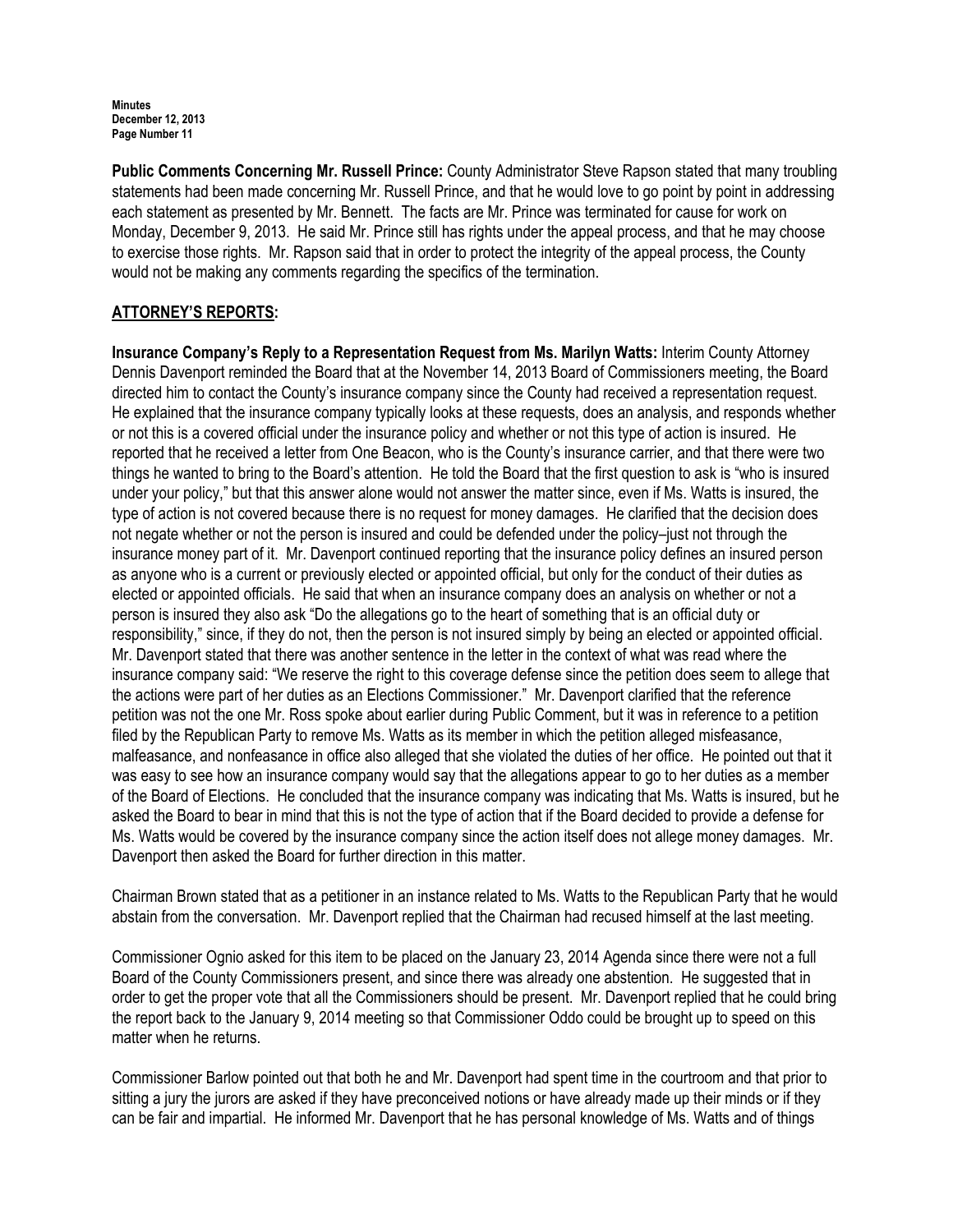that he personally disagrees with. He asked Mr. Davenport if his notions went to the level where he should recuse himself since he did have a preconceived notion that she is not deserving of the county being represented by her. Mr. Davenport replied that he tells his elected clients that it is a question they have to answer for themselves but he added that the person needs to answer the proper question; namely, "Can you fairly and honestly listen to the evidence put out before you and make a decision based solely on the evidence as you hear it and as it is presented to you without fear or favor or any type of bias as you listen to the evidence." Mr. Davenport conceded that an elected official may have preconceived notions about who this or that person is, but if the elected official cannot fairly and honestly listen to the evidence and make a decision based on the evidence, then that person has already answered their own question. Commissioner Barlow then stated that to the best of his ability he could listen to the evidence and make a decision on the evidence. Based on that answer, Mr. Davenport responded that Commissioner Barlow should not recuse himself on that basis.

Three Items for Executive Session: Interim County Attorney Dennis Davenport stated that he had two items of Threatened Litigation and the review of the November 14, 2013 Executive Session Minutes to be considered in Executive Session.

# COMMISSIONERS' REPORTS:

Commissioner McCarty: Commissioner McCarty wished everyone a Merry Christmas. He asked for continued prayers for the Board of Commissioners, asked for prayers from the people, and thanked them for attending the meeting.

Commissioner Ognio: Commissioner Ognio said it was the end of the first year and that it has been an honor to serve the citizens. He said he looked forward to the rest of the years. He closed by saying "Merry Christmas" and "Happy New Year," and that he would see everybody next year.

Commissioner Barlow: Commissioner Barlow said this was the end of the first year, that it had been extremely exhilarating, and it has been something that he never thought he would be doing three years ago. He said he remembered when he first met Mr. Jim Richter about three years ago, and that he was the last person anyone thought would be sitting at the dais. He said it was his pleasure and his honor to serve the Fayette Community, and that he looked forward to doing it more often. He said he took pride in some of the accomplishments that the Commissioners have done, and as a Board they were allowed to hire the County Administrator Steve Rapson. Commissioner Barlow said Mr. Rapson gets tangled into matters, but he does typically get cleaned up. Commissioner Barlow said he had decided to start what he calls the "Team Player Award." He said he had the privilege of meeting tremendous employees throughout the past year and to spend time with them. He said he has ridden around the county with Public Works Director Phil Mallon and that he spent five hours with Environmental Management Director Vanessa Birrell touring the sanitation dump. He said it struck him that the County has true team players and so he was going to launch the Team Player Award. He said the first pin that he awarded goes to County Administrator Steve Rapson since he epitomizes what team playing is all about. He said Mr. Rapson was the most brilliant County Manager in the State of Georgia, that he is fascinated with the depth of his knowledge, and that he was truly blessed to have Mr. Rapson as a mentor. That said, Commissioner Barlow said he felt that the first Team Player pin should be awarded to Deputy County Clerk Tameca White. He said Ms. White came on board with Fayette County and, if anyone has ever come to the office they will find that she works with people from all walks of life and every department without fussing or complaining. He said she does whatever she is asked to do, and she does it with a precious smile on her face. He said she is a lovely person, and that he got to know her better when he rode with her to Savannah, Georgia. He said it has been his joy, pleasure, and honor, and that he continued to look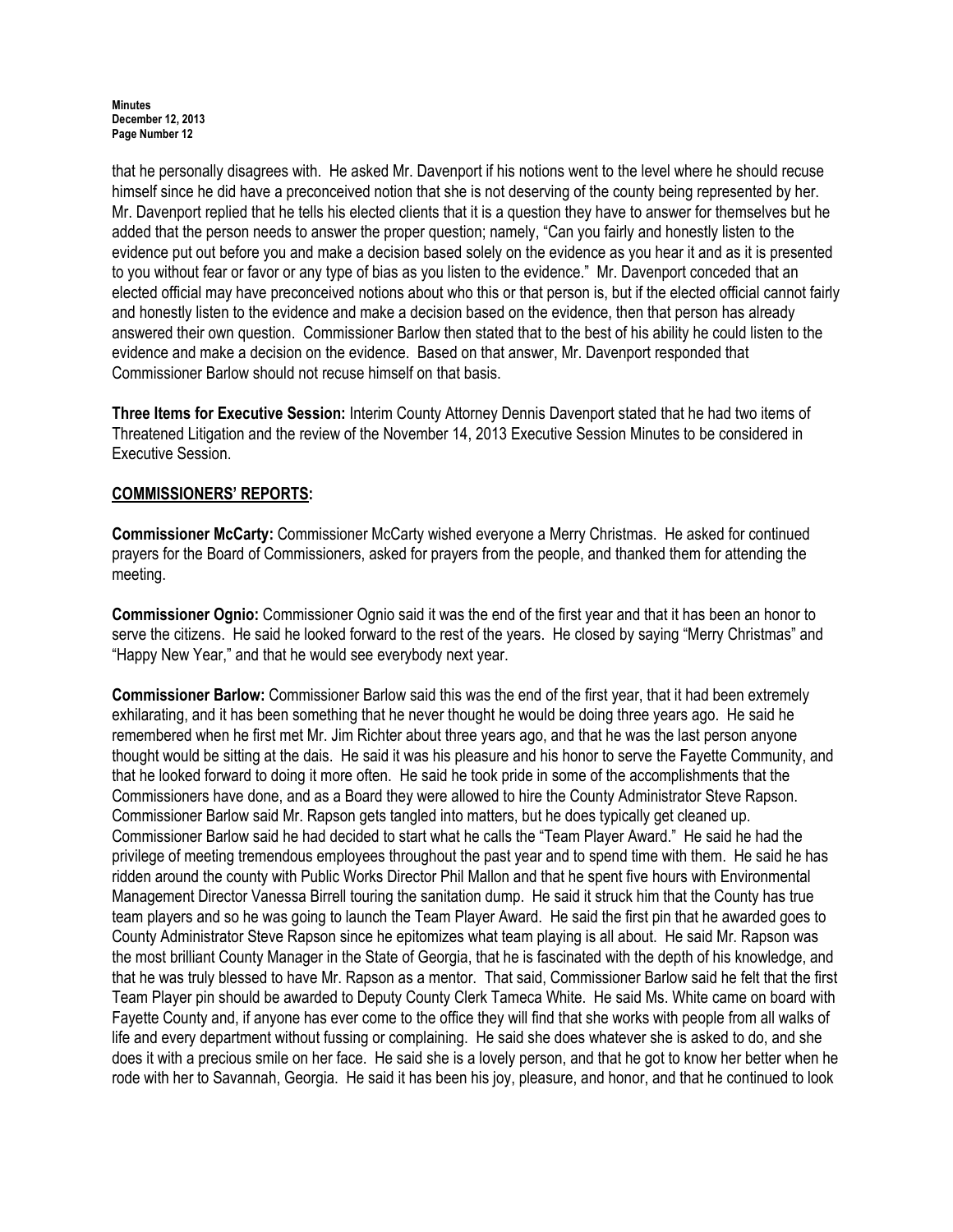forward to serving the citizens of Fayette County, and that he would continue to represent Fayette County with the best he has to offer. He closed his statement wishing by saying: "God Bless You, Merry Christmas, and have a wonderful New Year."

Chairman Brown: Chairman Brown read a letter from Commissioner Oddo who wished Merry Christmas to Fayette County. The letter reads as follows:

Greetings to All,

Although I cannot be with you this evening, I've asked that my thoughts be shared with you this wonderful Christmas season.

Tonight I have the good fortune to be celebrating the holidays with my wife and her family in their beautiful home of Colombia South America.

Despite differences one would expect between two cultures, for me the more incredible aspect is the similarity.

From large cities to congested highways to beautiful countrysides to friendly smiles, no similarity is more obvious than the celebration of the Nativity of our Lord.

Traveling throughout my wife's hometown, the color, the happiness, and especially the hope of the season are everywhere with bright lights, Christmas carols, decorations, and manger scenes.

If it weren't for the language, one might think he was someplace in America.

So on this last occasion I will have before Christmas, and withy my wife Pily, echoing my sentiments we wish

all our family,

our friends,

my fellow Commissioners and staff with whom I have the pleasure to work each day,

the Citizens of our great County for whom I have the privilege to serve,

those I have yet to know in Fayette County,

and those who may not share the same belief in our Lord . . . .,

## a warm and heartfelt Merry Christmas and Happy New Year!

May each of you be blessed with the fullness of God's bounty.

Charles Oddo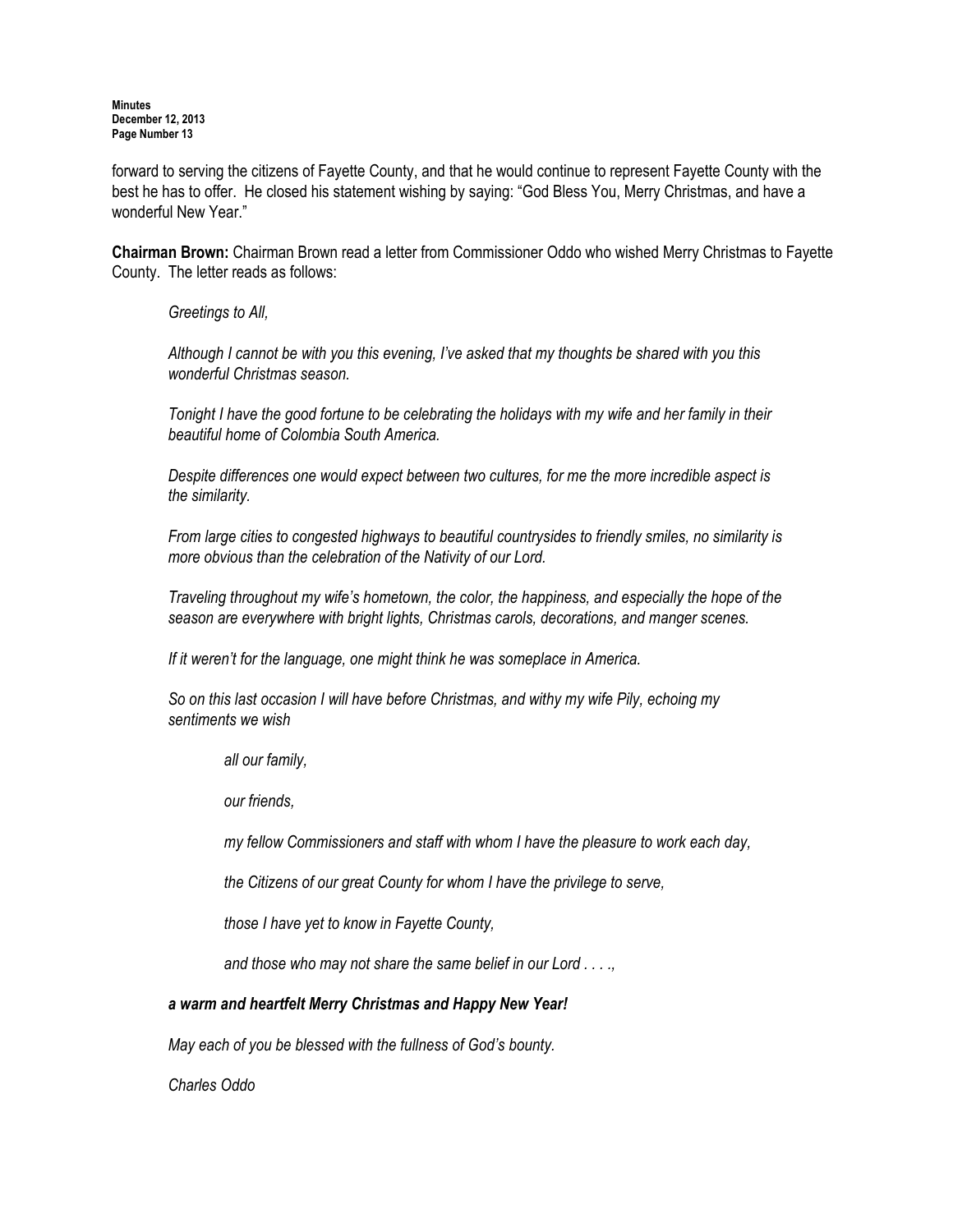Chairman Brown then said that he had been an honor to work with the Board this year, that Commissioner McCarty and he had spent the first half of their tenure with really rugged times with not much that they wanted to accomplish getting accomplished. He stated that this year the Board has been on greased tracks, and that the new Commission has been very cooperative. He said the County has accomplished a lot of things, created a lot of openness in the program, and even had Commissioners pitching in when the County could not afford to put the meetings on television and on the internet. He said it was gracefully efforts all year long that made a big difference in the County. He stated that there would be a press release coming out shortly on the accomplishments by staff in 2013, and that it was amazing what everybody in each department was able to pull off on a very tight budget. He stated that there was public comment made about a personnel matter, but that there were two sides to the issue and that both sides would be heard and that the process would filter through the way it should be.

Commissioner McCarty: Commissioner McCarty stated he still wanted half-a-dozen chickens in his backyard and more than three dogs per address.

# EXECUTIVE SESSION:

Three Items of Executive Session: Chairman Brown moved to recess into Executive Session to discuss the November 14, 2013 Executive Session Minutes and to discuss two items of threatened litigation. Commissioner Barlow seconded the motion. No discussion followed. The motion passed 4-0-1 with Commissioner Oddo being absent from the meeting.

The Board recessed into Executive Session at 9:01 p.m. and returned to Official Session at 9:18 p.m.

Return to Official Session and Executive Session Affidavit: Commissioner Ognio moved to exit Executive Session and for the Chairman to sign the affidavit. Commissioner Barlow seconded the motion. No discussion followed. The motion passed 4-0-1 with Commissioner Oddo being absent from the meeting. A copy of the Executive Session Affidavit, identified as "Attachment 31", follows these minutes and is made an official part hereof.

Approval of the November 14, 2013 Executive Session Minutes: Chairman Brown moved to approve the November 14, 2013 Executive Session Minutes. Commissioner Ognio seconded the motion. No discussion followed. The motion passed 4-0-1 with Commissioner Oddo being absent from the meeting.